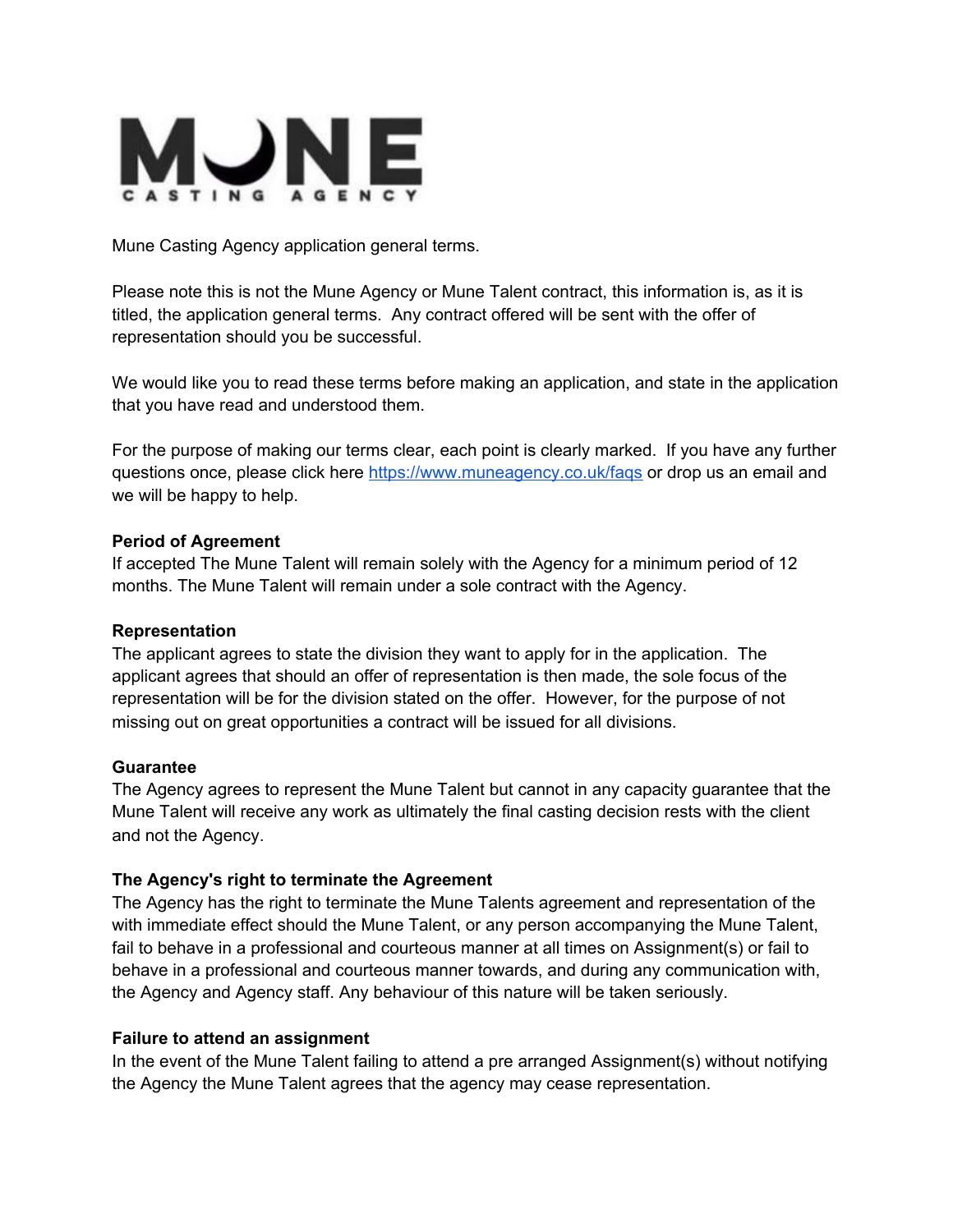### **Commission & Cost**

Main Artist - commission 10% Supporting Artist - commission 17% Model - commission 20% Annual fee of £25 to be paid when representation commences, and then annually. One off administration fee of £25 to be deducted from initial earnings and never deducted again.

### **Payments**

The Agency cannot be held responsible for travel costs. The Agency cannot be held responsible for booking changes made by the Client or for payment of monies owed to the Artist by the client if the client goes into liquidation or withholds payments from the Agency for any reason. As the Mune Talent you acknowledge that you take on any Assignment (s) sourced by the Agency on a self-employed basis and that they are solely responsible for declaration and payment of any Tax and National Insurance, if applicable, that may be due and this is not the responsibility of the Agency.

### **Paperwork**

When applying to Mune Agency, if over the age of 16, agree to have a valid Basic Disclosure. If a Basic Disclosure is not sourced you will not be promoted to any production companies that state it is in accordance with their guidelines, which will limit opportunities.

If under the age of 16, the parent agrees to apply for any licence documentation sent and understands that the Agency will not request new documents for each assignment.

## **Working Rights**

You agree that you are legally entitled to work in the United Kingdom when undertaking an Assignment and understand the Agency will not promote an Artist who has not provided the Agency with relevant documentation.

### **Documentation & Changes**.

The Agency uses a software called Tagmin which is widely used by agencies. The Applicant agrees to use Tagmin to update all information, including but not limited to calendar, measurements, contact information.

Failure to use and update Tagmin may result in missing work opportunities and not being selected for work.

We would like to recommend using an app called Adobe Fill & Sign to complete all licence documentation.

### **Images**

**Main Artist** - Professional headshots - showing a range of different looks, include at least 1 full length image.

Full Copyright.

**Supporting Artist** - Clear images taken on a smartphone, camera or tablet, with a white background.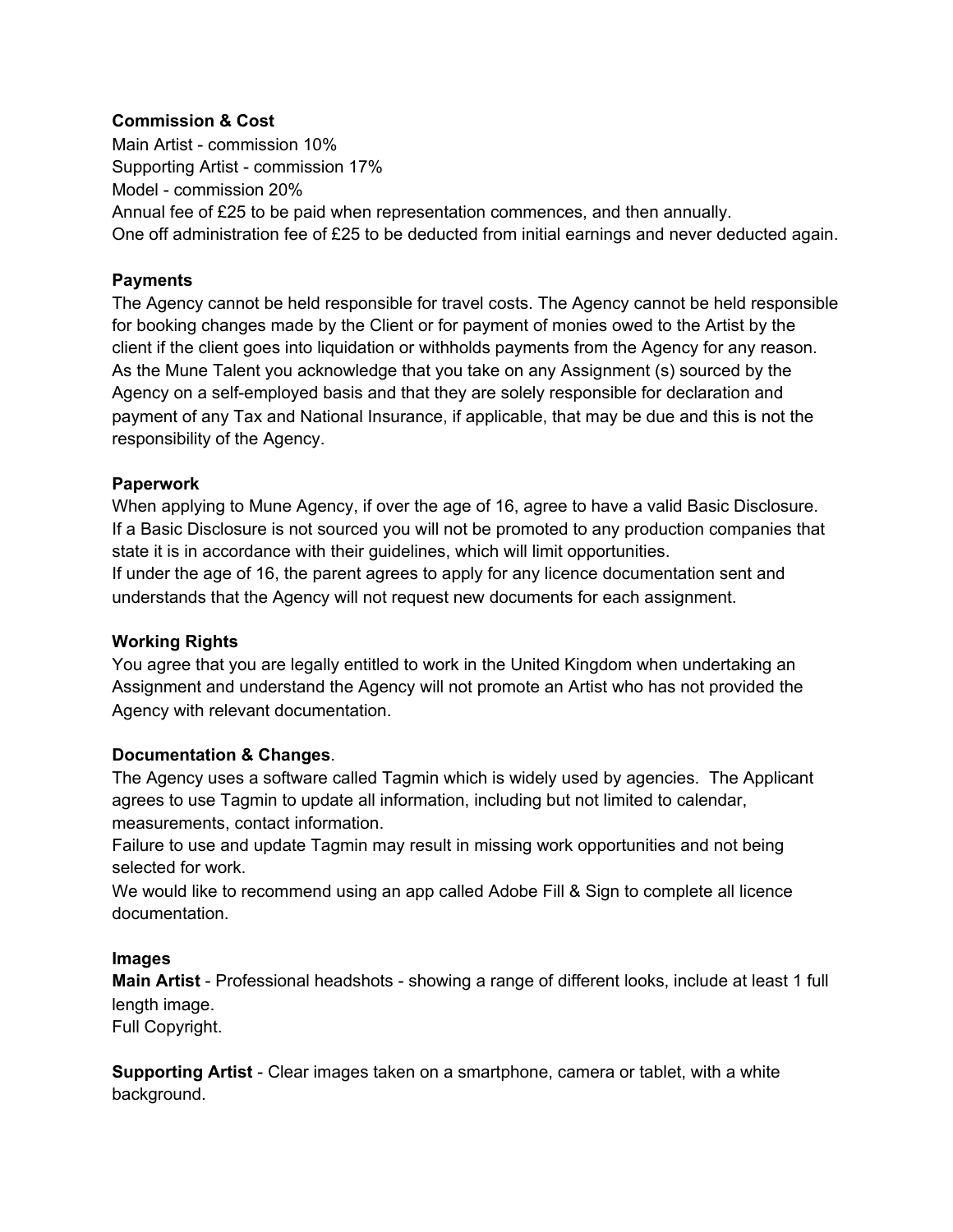*Must include;* Full length Headshot style Side of head (both sides) Back of head Full copyright.

**Model** - Professional images *Must include*; Head shot Full length Black and White Quarter length Full copyright.

**Please ensure you have full copyright of any images used for representation, if the images are not taken by yourself, please provide a copy of the copyright via email.**

**Please note professional means clear, free of distractions, plain floor, plain background, highly focused. You are not instructed to seek a photographer for these images, however, please remember the images will be the first thing the client looks at. If your images do not match the above, we will not use the images provided.**

## **Availability**

Please consider availability and flexibility, jobs can be as early as 6am, can be 12 hour days, can be all over the UK and be cancelled at the last minute. The majority of work is Monday - Friday.

Children's working hours will differ, please use this link for further information -

[https://www.nncee.org.uk/attachments/article/212/Working%20Hour%20Limits%20-%202015.pd](https://www.nncee.org.uk/attachments/article/212/Working%20Hour%20Limits%20-%202015.pdf) [f](https://www.nncee.org.uk/attachments/article/212/Working%20Hour%20Limits%20-%202015.pdf)

### **Transport**

All applicants must consider what mode of transport they have to get to each job. Public transport is not always reliable, especially for a potential 6am call time or a late finish. Please consider this before making an application.

### **Children:**

shoots will be majorly during school hours, therefore, your child's school must be onboard with your child coming out of school to complete jobs. Please note, without school permission your child will not be able to complete jobs or be promoted for any jobs that are during school time.

### **Rejection**